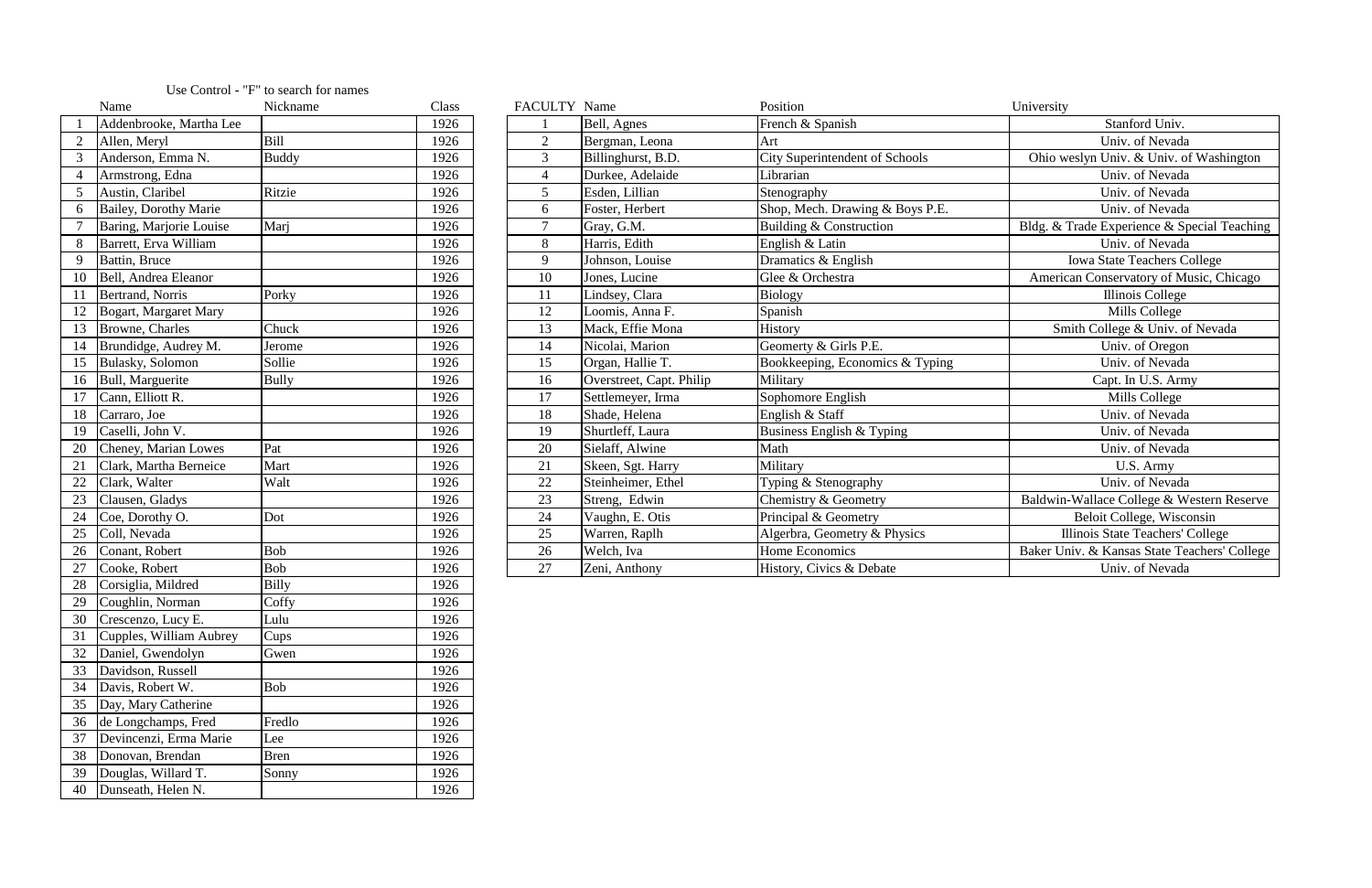| 41 | Duque, Adeline               | Addy         | 1926 |
|----|------------------------------|--------------|------|
| 42 | Duque, Bert                  |              | 1926 |
| 43 | Durkee, Esther               |              | 1926 |
| 44 | Eaton, Jane                  | Janie        | 1926 |
| 45 | Etchebarren, John H.         | Fat          | 1926 |
| 46 | Fanning, Florence Jean       | <b>Bones</b> | 1926 |
| 47 | Faretto, Harold              |              | 1926 |
| 48 | Ferretta, Genevieve C.       | Deva         | 1926 |
| 49 | Ferretta, Grace Catherine H. |              | 1926 |
| 50 | Fox, Neil A.                 | Foxy         | 1926 |
| 51 | Frey, Anna Frances           | Ann          | 1926 |
| 52 | Gault Capurro, Evelyn Hazel  | Scandy       | 1926 |
| 53 | Goff. Chris                  |              | 1926 |
| 54 | Gorman, Graham               | Cook         | 1926 |
| 55 | Hartman, Margaret Eleanor    |              | 1926 |
| 56 | Hartman, Sara Louise         |              | 1926 |
| 57 | Hays, Denton Harold          |              | 1926 |
| 58 | Hillhouse, Neita Ruth        |              | 1926 |
| 59 | Howell, J. Haines            | Hunk         | 1926 |
| 60 | Huffman, Joseph O.           | Joe          | 1926 |
| 61 | Jacobs, Tillie Lena          | Toby         | 1926 |
| 62 | Jauregui, John               | <b>Jiggs</b> | 1926 |
| 63 | Johnson, Gala May            |              | 1926 |
| 64 | Johnson, Harlan Alfred       | Scoop        | 1926 |
| 65 | Kane, Tom                    | Tommie       | 1926 |
| 66 | Kinney, Raylyn Maria         | ray          | 1926 |
| 67 | Lamb, Neil W.                |              | 1926 |
| 68 | Leonard, Ethel Nevada        | Ben          | 1926 |
| 69 | Loomis, Inez Ethelwyn        |              | 1926 |
| 70 | Loring, Catherine Marie      | Katie        | 1926 |
| 71 | Loyd, Doris                  | Tiny         | 1926 |
| 72 | Lund, Edythe, Ellen          | Shrimp       | 1926 |
| 73 | Lyons, James S.              | Jimmie       | 1926 |
| 74 | MacDonald, Jeannette M.      |              | 1926 |
| 75 | Matley, John M.              |              | 1926 |
| 76 | May, James                   | Jimmy        | 1926 |
| 77 | McKnight, Dan                | Danny        | 1926 |
| 78 | Millar, Glenn Emmet          |              | 1926 |
| 79 | Murphy, Lucile               |              | 1926 |
| 80 | Nash, Precious P.            | Sparky       | 1926 |
| 81 | Nelson, Donald B.            | Dud          | 1926 |
| 82 | Newcomb, Morris Arthur       | Bull         | 1926 |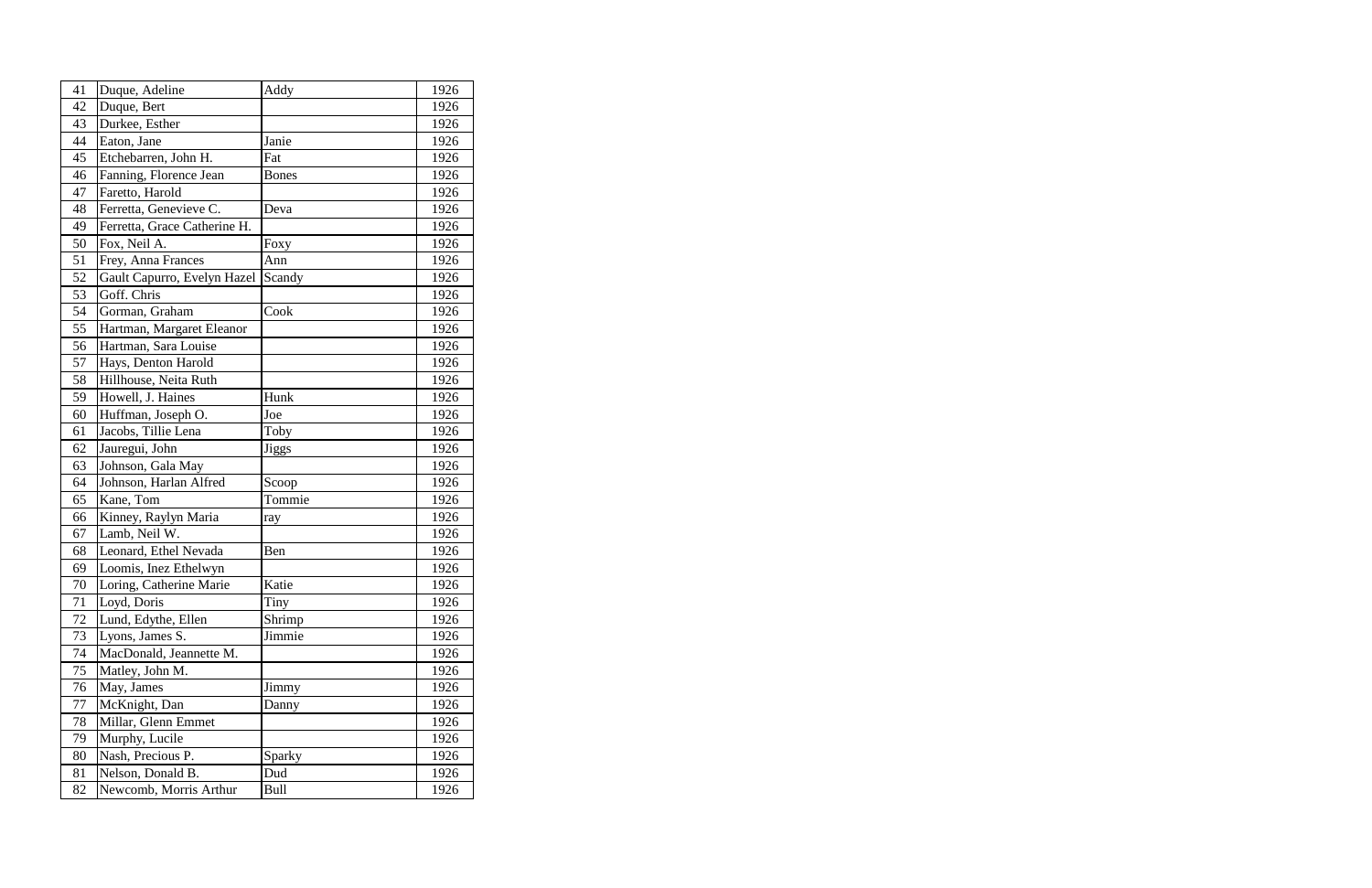| 83  | Nichols, Albert              |             | 1926 |
|-----|------------------------------|-------------|------|
| 84  | Nichols, Laurel D.           | Dot         | 1926 |
| 85  | Panelli, Ernest F.           | Pan         | 1926 |
| 86  | Parsons, Edward S.           | Ed          | 1926 |
| 87  | Petrinovich, Estelle A.      | Peter       | 1926 |
| 88  | Petrisch, Akhanda            | Pete        | 1926 |
| 89  | Pierotti, Louis              | Petite      | 1926 |
| 90  | Porter, Florence Enid        | Doc         | 1926 |
| 91  | Powning, Doris               |             | 1926 |
| 92  | Raggio, Ben Jr.              | B.A.R.      | 1926 |
| 93  | Ramsey, Keston L.            | Johnnie     | 1926 |
| 94  | Reid, Carol Mildred          |             | 1926 |
| 95  | Rey, Delbert                 | Sam         | 1926 |
| 96  | Richards, Emily              |             | 1926 |
| 97  | Riley, Maxine Eleanor        | Max         | 1926 |
| 98  | Robinson, Francis            |             | 1926 |
| 99  | Rose, John                   | <b>Jack</b> | 1926 |
| 100 | Rowntree, Herbert E.         | Herb        | 1926 |
| 101 | Roy, Jess F.                 | Missie      | 1926 |
| 102 | Ryan, Maizie T.              | Maizie      | 1926 |
| 103 | Sala, Frank                  |             | 1926 |
| 104 | Sanford, Harry               | Sandy       | 1926 |
| 105 | Sanford, William C.          | <b>Bill</b> | 1926 |
| 106 | Sauer, Esther L.             |             | 1926 |
| 107 | Scossa, Lena                 |             | 1926 |
| 108 | Scott, Lawrence E.           | Scotty      | 1926 |
| 109 | Sellman, Alice Merle         | Shrimp      | 1926 |
| 110 | Semenza, Edwin               | Eddie       | 1926 |
| 111 | Senseney, Dan                |             | 1926 |
| 112 | Sessa, Ida                   | Teenie      | 1926 |
| 113 | Shea, Paul J.                | Shee        | 1926 |
| 114 | Small, Edith Frances         | Bob         | 1926 |
| 115 | Spina, Frank                 |             | 1926 |
| 116 | Steinmetz, Charolette        |             | 1926 |
| 117 | <b>Stone, Frances Marion</b> | Mickey      | 1926 |
| 118 | Swart, Arthur M.             | Art         | 1926 |
| 119 | Thatcher, Ruth               |             | 1926 |
| 120 | Thomas, Catherine            | Mickey      | 1926 |
| 121 | Thompson, Doris McLeran      |             | 1926 |
| 122 | Thurston, Jack T.            | Scandy      | 1926 |
| 123 | Tomamichel, Willa            | Tommy       | 1926 |
| 124 | Tranter, Neal                | Paul        | 1926 |